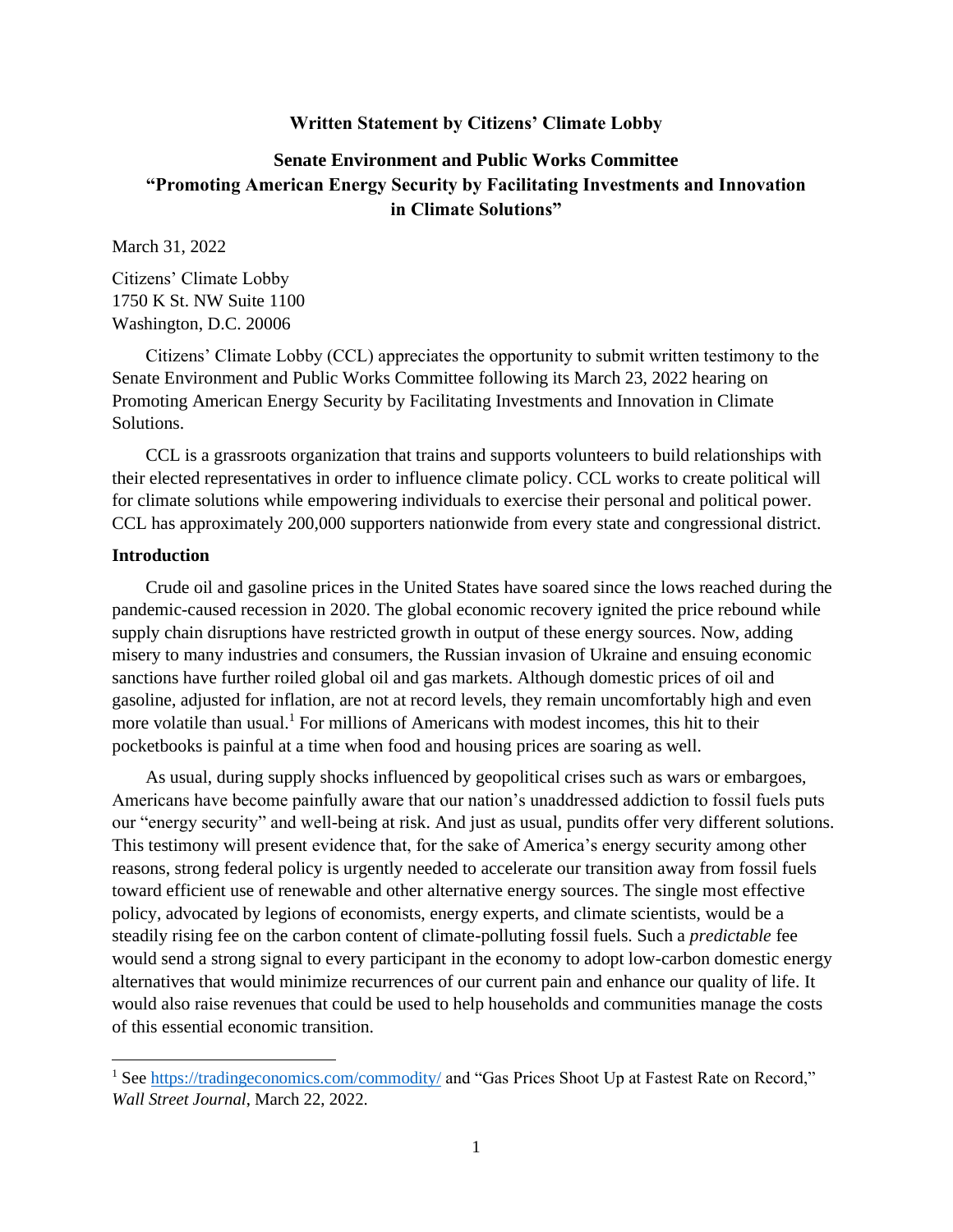## **Two roads diverge**

In the midst of the latest of many oil crises, calls have predictably gone out to stimulate more U.S. fossil fuel production and even to suspend gasoline taxes that pay for the roads we drive on.<sup>2</sup> Neither of these proposals change the fundamental fact that highly volatile oil and gas prices are set by global markets, and have soared recently not just here but in many countries.<sup>3</sup> Greater U.S. production—which is already higher than at any time prior to 2018—would have only a small impact on world prices. Issuing new drilling permits on federal land in particular will not relieve the immediate pain, given the long lead time to begin producing and delivering oil. (Additionally, more than 9,000 approved permits on federal and Indian lands were unused at the end of  $2021.^4$ ) Market forces already provide incentives for the oil industry at home and abroad to increase production in response to high prices without special intervention. But as the International Energy Agency notes in a recent report, "New oil production projects could increase liquidity in the market in the medium term but would not be able to ease the current strains."<sup>5</sup>

Like many independent experts, the IEA recommends instead a series of practical measures to ease prices by reducing oil demand. Contrary to its logic, calls to suspend gasoline taxes that pay for crucial infrastructure would raise demand. Some legislators in California wisely propose instead making temporary direct payments to households to ease their financial burden. The IEA endorses such payments as "a means to target the poorest parts of the population."<sup>6</sup>

In the longer run, the IEA advocates policies to slash oil demand "in line with the need to cut global oil use to reach net zero emissions by 2050." Such policies include prioritizing support for electric vehicles, raising fuel economy standards, and accelerating the replacement of oil boilers with efficient heat pumps. With strong encouragement from President Biden, European planners are

<sup>2</sup> "U.S. Oil Industry Uses Ukraine Invasion to Push for More Drilling at Home," *New York Times*, February 26, 2022.

<sup>&</sup>lt;sup>3</sup> "As Fuel Prices Rise to Record Highs, Governments Look for Solutions," Reuters, March 10, 2022. <sup>4</sup> "Fact Checking Biden's claim that there are 9,000 unused oil drilling permits," Politifact.com, March 9, 2022, <https://www.politifact.com/factchecks/2022/mar/09/joe-biden/fact-checking-bidens-claim-there-are-9000-unused-o/>. The Dallas Fed reports that more than 80 percent of oil executives surveyed blame investor pressure, personnel shortages, supply-chain issues, or lack of access to financing for constraints on their growth. Only six percent cite "government regulations." Dallas Fed Energy Survey, First Quarter, March 23, 2022, [https://www.dallasfed.org/research/surveys/des/2022/2201.aspx.](https://www.dallasfed.org/research/surveys/des/2022/2201.aspx)

<sup>&</sup>lt;sup>5</sup> International Energy Agency, "A 10-Point Plan to Cut Oil Use," March 2022, [https://www.iea.org/reports/a-10-point-plan-to-cut-oil-use.](https://www.iea.org/reports/a-10-point-plan-to-cut-oil-use)

<sup>6</sup> University of California energy economist Severin Borenstein comments that "focusing on the price of gasoline obscures the larger social issue. The problem is rising income and wealth inequality, which makes *everything* harder to afford, including housing, food, and, yes, gasoline. Unlike housing, however, . . . gasoline prices haven't actually risen much in real terms over the last 17 years. What we need to address is the *everything affordability crisis* for people being left behind, with stronger social programs, educational options, and job opportunities." Severin Borenstein, "Is Gasoline Becoming Unaffordable?" Energy Institute Blog, UC Berkeley, November 29, 2021,

[https://energyathaas.wordpress.com/2021/11/29/is-gasoline-becoming-unaffordable/.](https://energyathaas.wordpress.com/2021/11/29/is-gasoline-becoming-unaffordable/)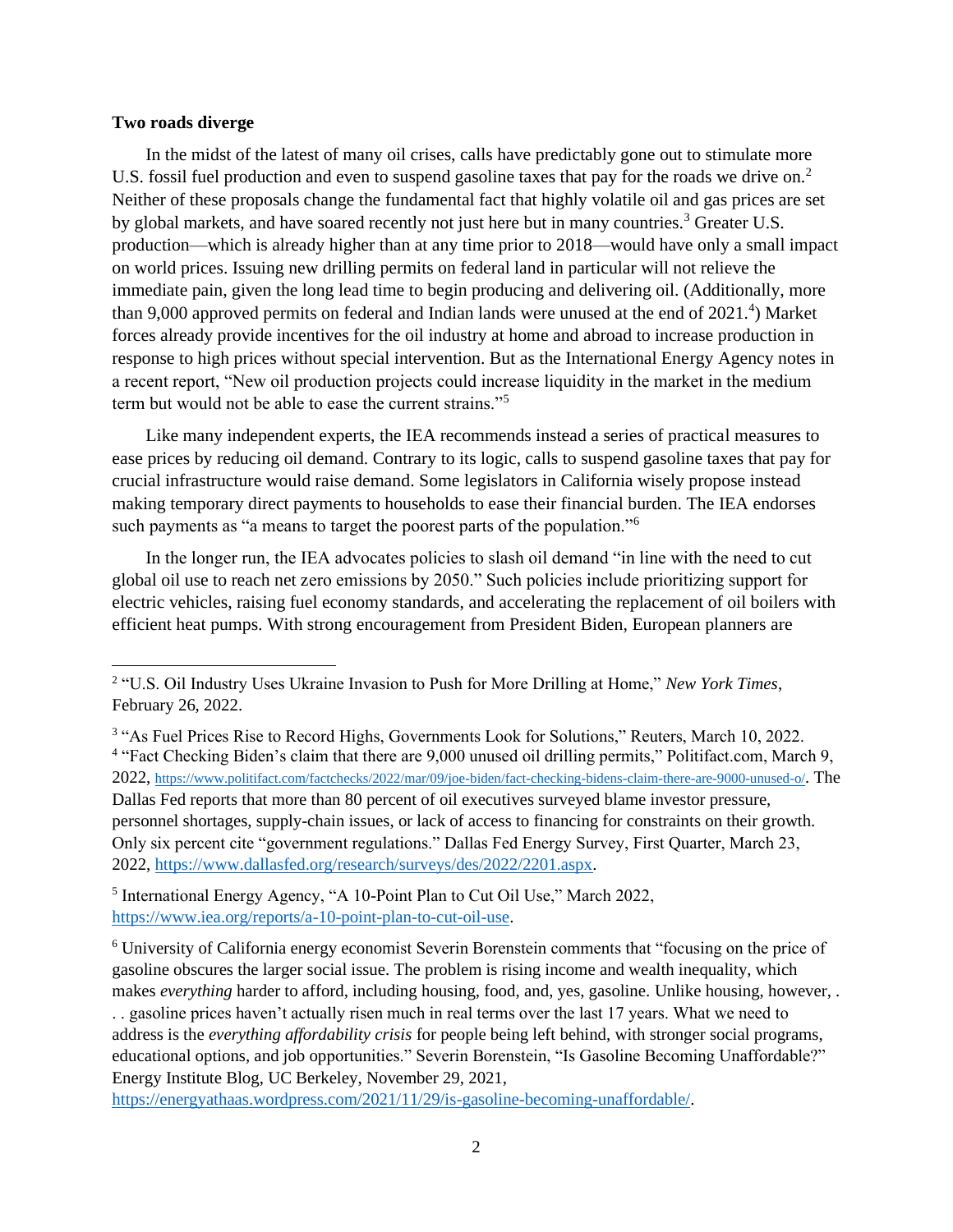moving quickly to promote energy efficiency and production of renewable wind and solar energy.<sup>7</sup> That approach makes sense in the United States as well. Not only is domestic renewable energy more secure than imported oil and gas, it is subject to much less disruptive price volatility. Compare the price trends of U.S. gasoline futures to solar energy power purchase agreements (PPAs):<sup>8</sup>



**Gasoline Futures (\$/gallon)**





<sup>7</sup> European Commission, "REPowerEU," March 8, 2022, [https://eur-lex.europa.eu/legal](https://eur-lex.europa.eu/legal-content/EN/TXT/HTML/?uri=CELEX:52022DC0108)[content/EN/TXT/HTML/?uri=CELEX:52022DC0108.](https://eur-lex.europa.eu/legal-content/EN/TXT/HTML/?uri=CELEX:52022DC0108)

<sup>&</sup>lt;sup>8</sup> Gasoline chart from Trading Economics https://tradingeconomics.com; Solar PPA price chart from Lawrence Berkeley Laboratory, "Tracking the Sun," 2021, [https://emp.lbl.gov/sites/default/files/utility\\_scale\\_solar\\_2021\\_edition\\_slides.pdf.](https://emp.lbl.gov/sites/default/files/utility_scale_solar_2021_edition_slides.pdf)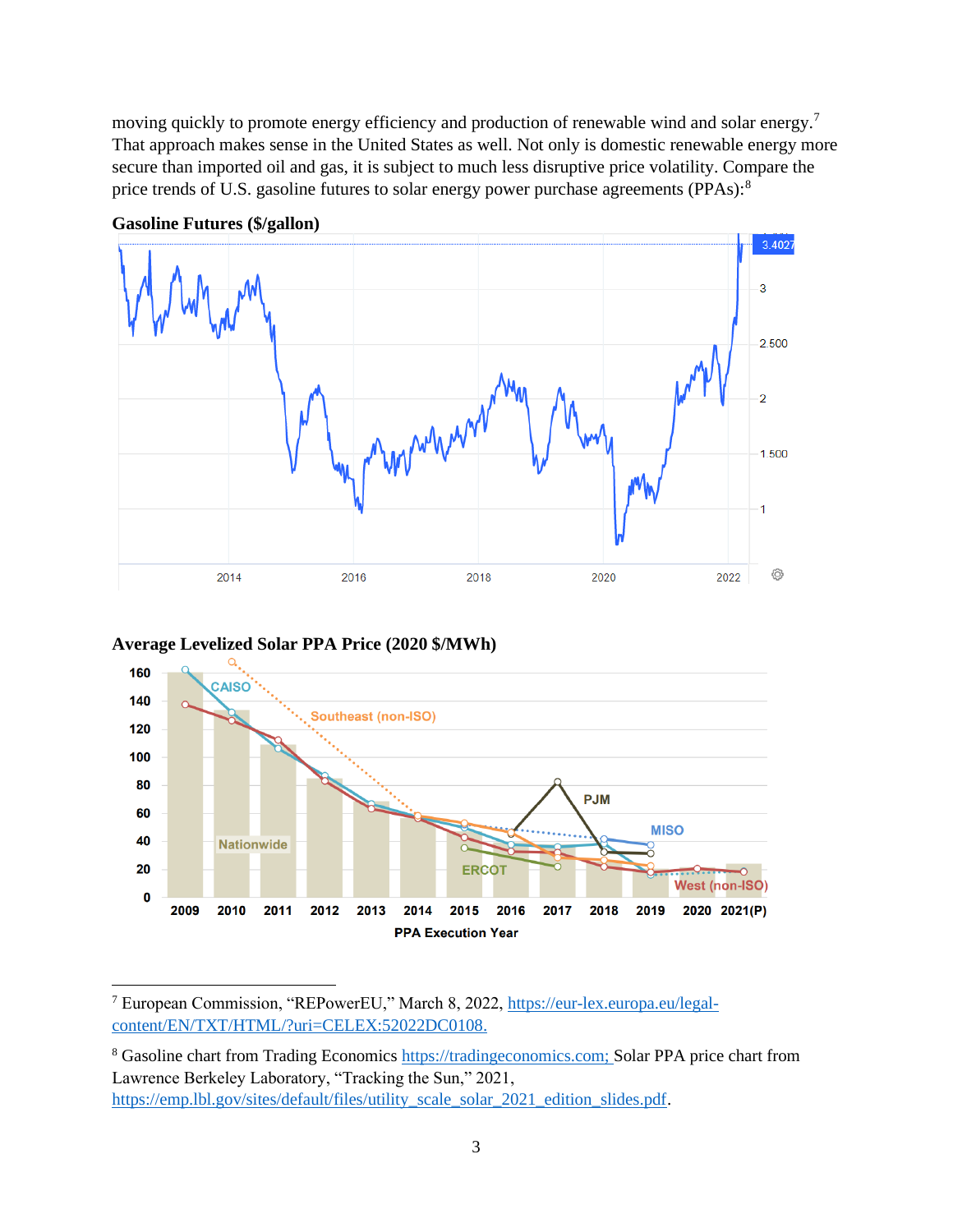#### **An obvious (though difficult) choice**

The prudent choice between these two divergent energy paths—doubling down on fossil fuels or accelerating the transition to clean energy—has become all too obvious in the wake of the latest dire report from the Intergovernmental Panel on Climate Change. The report highlights the "severe risks" both to humanity and the biosphere from exceeding overall warming of 1.5°C in coming decades by burning more fossil fuels.<sup>9</sup> These risks include crossing tipping points that could irreversibly disrupt the global climate system.

United Nations Secretary General António Guterres warned, "The 1.5-degree goal is on life support . . . We are sleepwalking to climate catastrophe. If we continue with more of the same, we can kiss 1.5 goodbye. Even 2 degrees may be out of reach. And that would be catastrophe." He insisted that focusing on finding alternative sources of fossil fuels to replace those lost by Russia would only raise the odds of disaster. "This is madness," he said. "Addiction to fossil fuels is mutually assured destruction." Consistent with those statements, a recent UK study concluded that meeting the 1.5°C target will require "immediate and deep cuts in the production of all fossil fuels."<sup>10</sup>

Russia's invasion of Ukraine has also made the choice more obvious for many people. Ukrainian climate scientist Svitlana Krakovska, a member of the IPCC, said,

I started to think about the parallels between climate change and this war and it's clear that the roots of both these threats to humanity are found in fossil fuels. Burning oil, gas and coal is causing warming and impacts we need to adapt to. And Russia sells these resources and uses the money to buy weapons. Other countries are dependent upon these fossil fuels, they don't make themselves free of them. This is a fossil fuel war. It's clear we cannot continue to live this way; it will destroy our civilization.<sup>11</sup>

## **The climate risks to energy security**

Climate disruption threatens virtually every aspect of human security—including energy security, according to a 2021 assessment of climate challenges to U.S. national security by the National Intelligence Council. Among other findings, it assigned a "high" risk by 2040 of the "strain on energy and food systems" caused by climate change "impacting country-level instability." It added in that regard, "Despite geographic and financial resource advantages, the United States and

<sup>9</sup> IPCC, Working Group II, *Climate Change 2022: Impacts, Adaptation and Vulnerability* (United Nations, 2022), [https://www.ipcc.ch/report/sixth-assessment-report-working-group-ii/.](https://www.ipcc.ch/report/sixth-assessment-report-working-group-ii/)

<sup>10</sup> Lisa Friedman, "U.N. Chief Warns of 'Catastrophe' With Continued Use of Fossil Fuels," *New York Times*, March 21, 2022; D. Calverley and K. Anderson, *Phaseout Pathways for Fossil Fuel Production Within Paris-compliant Carbon Budgets* (Tyndall Centre for Climate Change Research, March 2022), [https://www.research.manchester.ac.uk/portal/en/ publications/phaseout-pathways-for-fossil-fuel](https://www.research.manchester.ac.uk/portal/en/%20publications/phaseout-pathways-for-fossil-fuel-production-within-pariscompliant-carbon-budgets(c7235a8e-e3b1-4f44-99de-c27958c03758).html)[production-within-pariscompliant-carbon-budgets\(c7235a8e-e3b1-4f44-99de-c27958c03758\).html.](https://www.research.manchester.ac.uk/portal/en/%20publications/phaseout-pathways-for-fossil-fuel-production-within-pariscompliant-carbon-budgets(c7235a8e-e3b1-4f44-99de-c27958c03758).html) For a bleak assessment of how the U.S. and other nations are doing, see Climate Action Tracker, "Glasgow's 2030 Credibility Gap," November 9, 2021, [https://climateactiontracker.org/publications/glasgows-2030](https://climateactiontracker.org/publications/glasgows-2030-credibility-gap-net-zeros-lip-service-to-climate-action/) [credibility-gap-net-zeros-lip-service-to-climate-action/](https://climateactiontracker.org/publications/glasgows-2030-credibility-gap-net-zeros-lip-service-to-climate-action/).

<sup>11</sup> "'This is a fossil fuel war': Ukraine's top climate scientist speaks out," *Guardian*, March 9, 2022.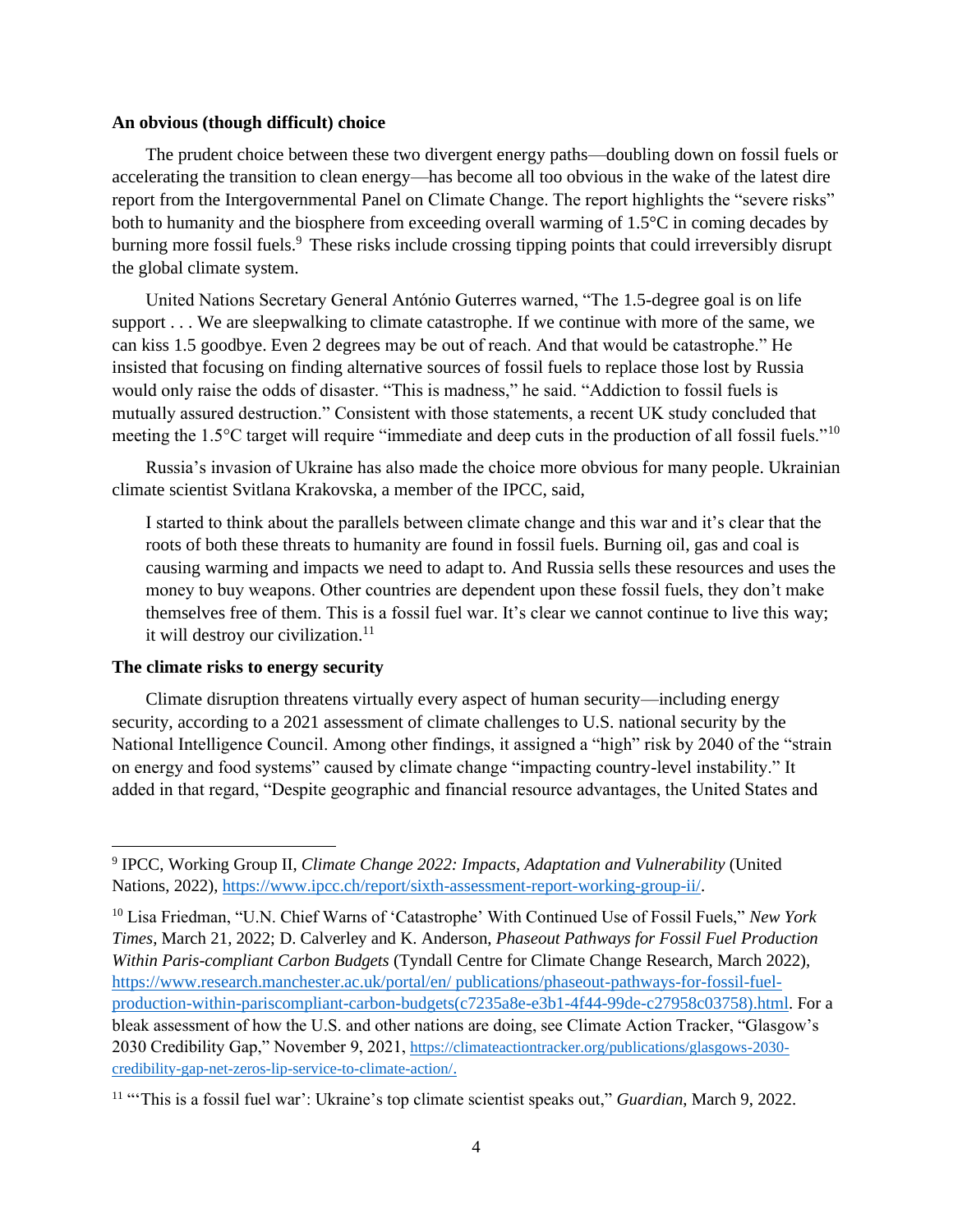partners face costly challenges that will become more difficult to manage without concerted effort to reduce emissions and cap warming."<sup>12</sup>

In the spirit of that finding, anyone who seriously proposes to reduce Americans' energy insecurity—the focus of this hearing—must address one of the primary sources of that insecurity: the *disruption and destruction of our energy infrastructure indirectly caused by the carbon-intensity of that very energy system*. The Fourth National Climate Assessment in 2018 devoted an entire chapter to such risks. Citing the impacts of rising sea levels, extreme precipitation, droughts, extreme temperature swings, and other climate-induced threats, America's top climate scientists reported:

The Nation's energy system is already affected by extreme weather events, and due to climate change, it is projected to be increasingly threatened by more frequent and longer-lasting power outages affecting critical energy infrastructure and creating fuel availability and demand imbalances. The reliability, security, and resilience of the energy system underpin virtually every sector of the U.S. economy. Cascading impacts on other critical sectors could affect economic and national security.<sup>13</sup>

Similarly, Neil Chatterjee, former chair of the Federal Energy Regulatory Commission, wrote in a recent report,

Extreme weather events are increasing in frequency and duration, placing unprecedented strains on the U.S. electric power grid. When the grid fails, the human and economic toll can be staggering, amplifying the already-catastrophic costs associated with climate change. At the same time, extreme weather events have heightened the urgency to rapidly decarbonize the U.S. and global economy—including the power sector—to address climate risks.<sup>14</sup>

A few examples may help illustrate the magnitude of the risks to U.S. energy infrastructure from existing and future warming to the globe:

• In 2005, Hurricane Katrina shut down most oil and natural gas production in the Gulf of Mexico, the source of about a quarter of U.S. oil production and a fifth of its natural gas production. A month later, Hurricane Rita struck, closing a third of U.S. refining capacity and

<sup>&</sup>lt;sup>12</sup> National Intelligence Council, National Intelligence Estimate NIC-NIE-2021-10030-A, "Climate Change and International Responses Increasing Challenges to US National Security Through 2040," [https://www.dni.gov/files/ODNI/documents/assessments/NIE\\_Climate\\_Change\\_and\\_National\\_Security.pdf.](https://www.dni.gov/files/ODNI/documents/assessments/NIE_Climate_Change_and_National_Security.pdf)

<sup>13</sup> U.S. Global Change Research Program, *The Fourth National Climate Assessment, Volume II: Impacts, Risks, and Adaptation in the United States*, 2018, [https://nca2018.globalchange.gov/chapter/4/.](https://nca2018.globalchange.gov/chapter/4/) Other relevant reports from official agencies include The World Bank, *Climate Impacts on Energy Systems: Key issues for energy sector adaptation* (2011) https://www.esmap.org/sites/esmap.org/files/Executive summary 0.pdf; U.S. Environmental Protection Agency, "Climate Impacts on Energy," 2017, [https://19january2017snapshot.epa.gov/climate-impacts/climate-impacts-energy\\_.html;](https://19january2017snapshot.epa.gov/climate-impacts/climate-impacts-energy_.html) and Amy Myers Jaffe, et al., *Impact of Climate Risk on the Energy System* (New York: Council on Foreign Relations, September 2019).

<sup>&</sup>lt;sup>14</sup> Neil Chatterjee and Greg Bertelsen, "Achieving Grid Reliability and Decarbonization through Carbon Pricing," Climate Leadership Council, March 2022, [https://clcouncil.org/report/achieving-grid-reliability/.](https://clcouncil.org/report/achieving-grid-reliability/)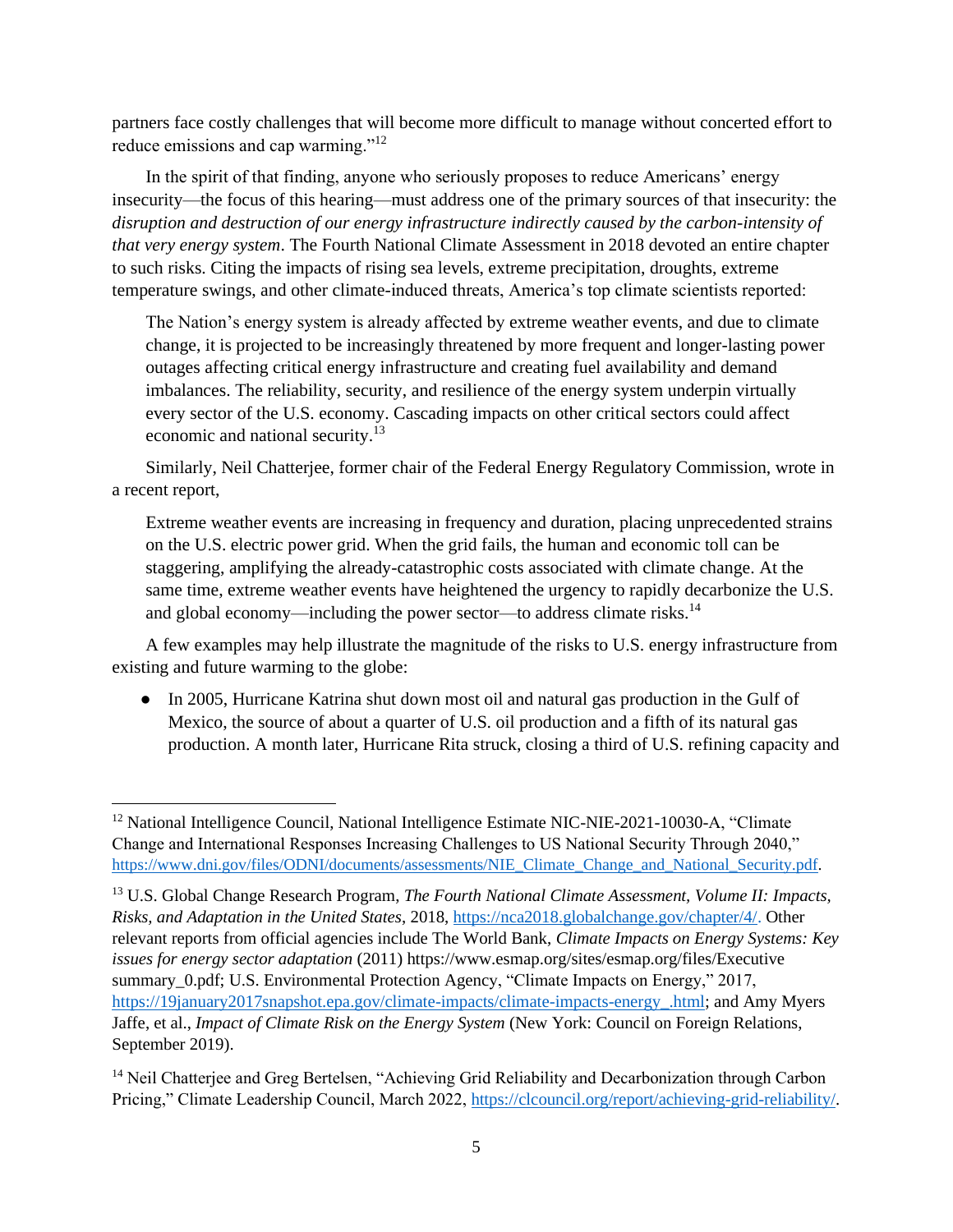causing prices to soar for several months.<sup>15</sup> Hurricanes Gustav, Ike, and Harvey, among others, further disrupted oil and gas supplies in subsequent years.<sup>16</sup> In 2021, after major teams of scientists confirmed that warming was increasing the probability and severity of "extreme precipitation events" along the Gulf Coast, Hurricane Ida slammed into Louisiana. It shut down virtually all crude oil and natural gas production in federally administered areas of the Gulf. The immensely powerful storm, with 150-mile-per-hour winds, also took out extensive portions of the region's electricity grid, slowing restoration of all services.<sup>17</sup>

- A 2012 study cataloged 130 natural gas, 96 electric generation, and 56 oil and gas facilities located near coasts less than four feet above the high-tide line, subject to being knocked out of commission by storms and flooding as sea levels rise.<sup>18</sup>
- Pipelines are also at risk from climate change. A report from the Organization for Security and Cooperation in Europe observes, "The Trans-Alaska pipeline alone carries as much as 20 percent of the US domestic oil supply. As temperatures rise, the permafrost melts. The ice trapped inside the frozen ground liquefies. If there is poor drainage, the water sits on the earth's surface and floods. If there is good drainage, the water runs off, potentially causing erosion and landslides."<sup>19</sup>
- Wildfires, aggravated by extreme heat and drought, pose great risks to energy infrastructure. In addition to causing many costly customer outages, historic wildfires in Northern California triggered by electrical discharges forced the nation's largest combined gas and electric utility, Pacific Gas and Electric Co., into bankruptcy in 2019. Its proposal to reduce wildfire risk by burying thousands of miles of power lines in the state, if implemented, will cost customers

<sup>17</sup> On hurricane attribution, see, for example, Geert Jan van Oldenborgh, et al., "Attribution of extreme rainfall from Hurricane Harvey, *Environmental Research Letters*, 12 (2017), [https://iopscience.iop.org/article/10.1088/1748-9326/aa9ef2;](https://iopscience.iop.org/article/10.1088/1748-9326/aa9ef2) Kieren Bhatia, et al., "Projected Response of Tropical Cyclone Intensity and Intensification in a Global Climate Model," *Journal of Climate*, 31 (October 2018), [https://doi.org/10.1175/JCLI-D-17-0898.1;](https://doi.org/10.1175/JCLI-D-17-0898.1) and IPCC Working Group I, *AR5 Climate Change 2021: The Physical Science Basis*, "Weather and climate extreme events in a changing climate," [https://www.ipcc.ch/report/ar6/wg1/downloads/report/IPCC\\_AR6\\_WGI\\_Chapter\\_11.pdf.](https://www.ipcc.ch/report/ar6/wg1/downloads/report/IPCC_AR6_WGI_Chapter_11.pdf) On Ida, see U.S. Energy Information Administration, "Hurricane Ida disrupted crude oil production and refining activity," September16, 2021, [https://www.eia.gov/todayinenergy/detail.php?id=49576;](https://www.eia.gov/todayinenergy/detail.php?id=49576) "Oil and Gasoline Futures Gyrate After Ida Disrupts Production," *New York Times*, August 30, 2021; "Far-Reaching Hurricane Ida Effects Linger for Oil and Gas," *Upstream*, September 1, 2021, [www.upstreamonline.com/production/far-reaching-hurricane-ida-effects-linger-for-oil-and-gas/2-1-1060345](http://www.upstreamonline.com/production/far-reaching-hurricane-ida-effects-linger-for-oil-and-gas/2-1-1060345).

<sup>18</sup> Ben Strauss and Remik Ziemlinski, "Sea Level Rise Threats to Energy Infrastructure," Climate Central, April 19, 2012, [http://slr.s3.amazonaws.com/SLR-Threats-to-Energy-Infrastructure.pdf.](http://slr.s3.amazonaws.com/SLR-Threats-to-Energy-Infrastructure.pdf)

<sup>19</sup> Cleo Paskal, "The Security Implications of Climate Change in the OSCE Region," OSCE report PC.NGO/10/09, October 12, 2009, [https://www.osce.org/files/f/documents/0/4/39785.pdf.](https://www.osce.org/files/f/documents/0/4/39785.pdf)

<sup>&</sup>lt;sup>15</sup> Congressional Research Service, "Oil and Gas Disruption from Hurricanes Katrina and Rita," April 6, 2006.

<sup>&</sup>lt;sup>16</sup> Black and Veatch, "Hurricanes Harvey and Irma: Impacts to U.S. Oil and Gas Sector," November 15, 2017, [https://www.3blmedia.com/news/hurricanes-harvey-and-irma-impacts-us-oil-and-gas-sector.](https://www.3blmedia.com/news/hurricanes-harvey-and-irma-impacts-us-oil-and-gas-sector)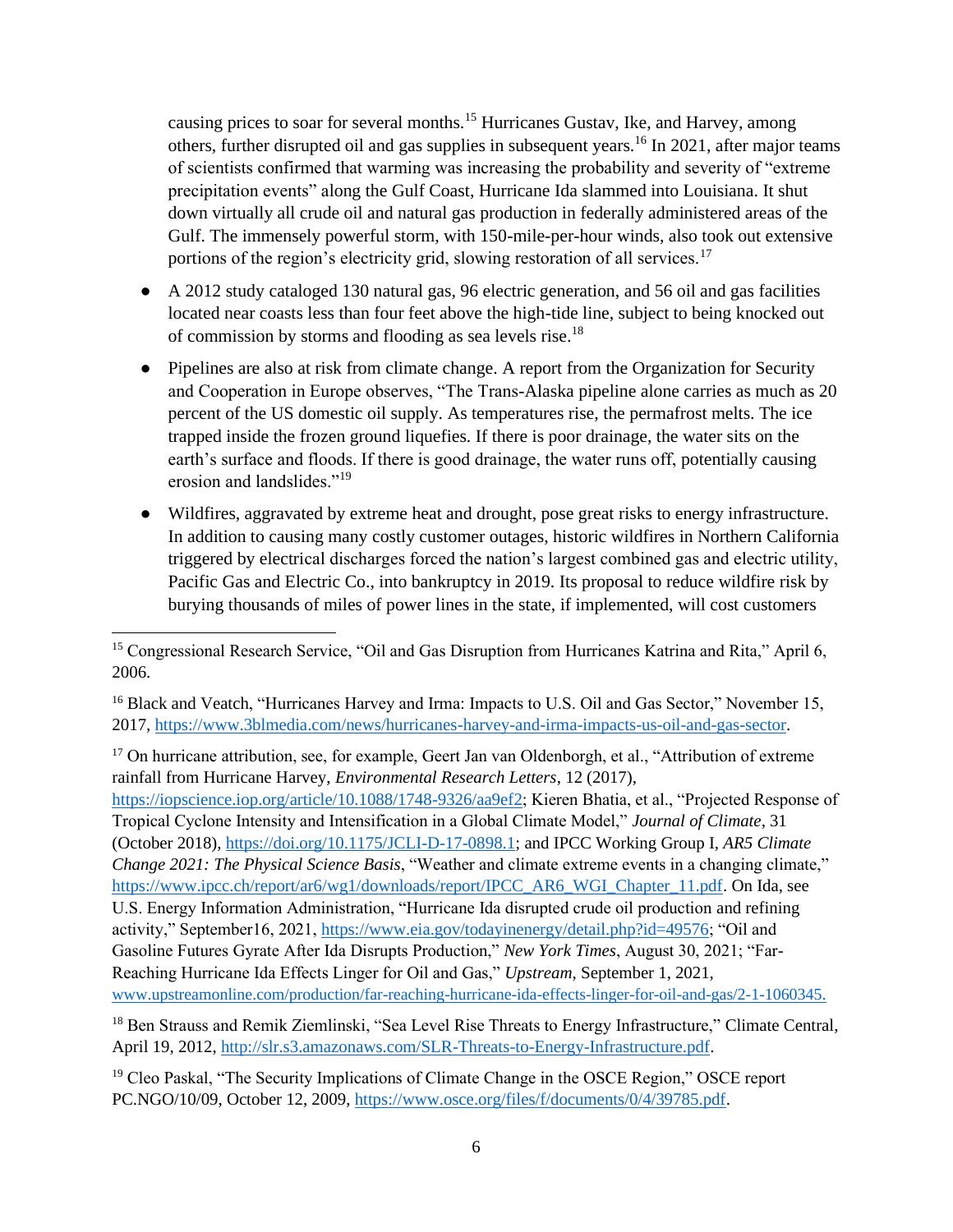tens of billions of dollars. That enormous sum represents the immense cost of adapting to clear and present levels of warming.<sup>20</sup>

● Droughts are already reducing hydropower production in the Western United States. Droughts and warming will also wreak havoc with thermal power plants, most of which are water-cooled. A 2016 report by the National Renewable Energy Laboratory cited "more than three dozen incidents where thermal power plants have been forced to curtail generation or shut down due to water-related temperature and availability issues" over the past decade. It warned that "These climate-induced changes could affect electricity demand as well as the performance and capabilities of generators to meet load, as increases in temperatures are likely to occur during the hottest part of the day when load is already at its highest."<sup>21</sup>

For additional perspective on the extreme potential costs of climate disruption to energy infrastructure (and human life), consider the February 2021 electric grid blackout in Texas. This notorious disaster resulted in dozens of deaths, left more than 4.5 million homes without power, and caused nearly *\$200 billion* in property damage, according to a comprehensive report by the University of Texas Energy Institute.<sup>22</sup> The damage resulted from extremely cold winter storms caused by a disruption of the polar vortex. A 2021 paper in the prestigious journal *Science* pointed to climate change as a potential cause of this vortex disruption.<sup>23</sup>

Although some state leaders were quick to blame renewable energy for the supply disruption, serious experts quickly dismissed that scapegoating effort. Some wind turbines did freeze, cutting wind power capacity about 46 percent; solar generation, a much smaller supplier, actually fared better than expected. However, 84 percent of the supply shortfall was caused by shut-downs of gasand coal-fired power plants due to fuel unavailability (freezing of gas wells and pipelines) and power plant malfunctions. Prudently winterizing gas fields and power plants to minimize future damage related to weather extremes will cost billions of dollars.<sup>24</sup>

<sup>20</sup> "PG&E Aims to Curb Wildfire Risk by Burying Many Power Lines," *New York Times*, July 21, 2021.

<sup>&</sup>lt;sup>21</sup> Jordan Macknick, et al., "Water and Climate Impacts on Power System Operations: The Importance of Cooling Systems and Demand Response Measures," NREL/TP-6A20-66714, December 2016, [https://www.nrel.gov/docs/fy17osti/66714.pdf;](https://www.nrel.gov/docs/fy17osti/66714.pdf) see also James McCall, et al., "Water-Related Power Plant Curtailments: An Overview of Incidents and Contributing Factors," NREL/TP-6A20-67084, December 2016, [https://www.nrel.gov/docs/fy17osti/67084.pdf.](https://www.nrel.gov/docs/fy17osti/67084.pdf)

<sup>&</sup>lt;sup>22</sup> University of Texas Energy Institute, "The Timeline and Events of the February 2021 Texas Electric Grid Blackouts," 2021, [https://energy.utexas.edu/ercot-blackout-2021.](https://energy.utexas.edu/ercot-blackout-2021)

<sup>&</sup>lt;sup>23</sup> Judah Cohen, et al., "Linking Arctic variability and change with extreme winter weather in the United States," *Science*, 373 (September 1, 2021), [https://www.science.org/doi/10.1126/science.abi9167.](https://www.science.org/doi/10.1126/science.abi9167)

<sup>24</sup> "No, Wind Farms Aren't the Main Cause of the Texas Blackouts," *New York Times*, February 17, 2021; "Gov. Greg Abbott wants power companies to "winterize." Texas' track record won't make that easy," *Texas Tribune*, February 20, 2021; Joshua W. Busby, et al., "Cascading risks: Understanding the 2021 winter blackout in Texas," *Energy Research & Social Science,* 77, (July 2021), [https://www.sciencedirect.com/science/article/pii/S2214629621001997.](https://www.sciencedirect.com/science/article/pii/S2214629621001997)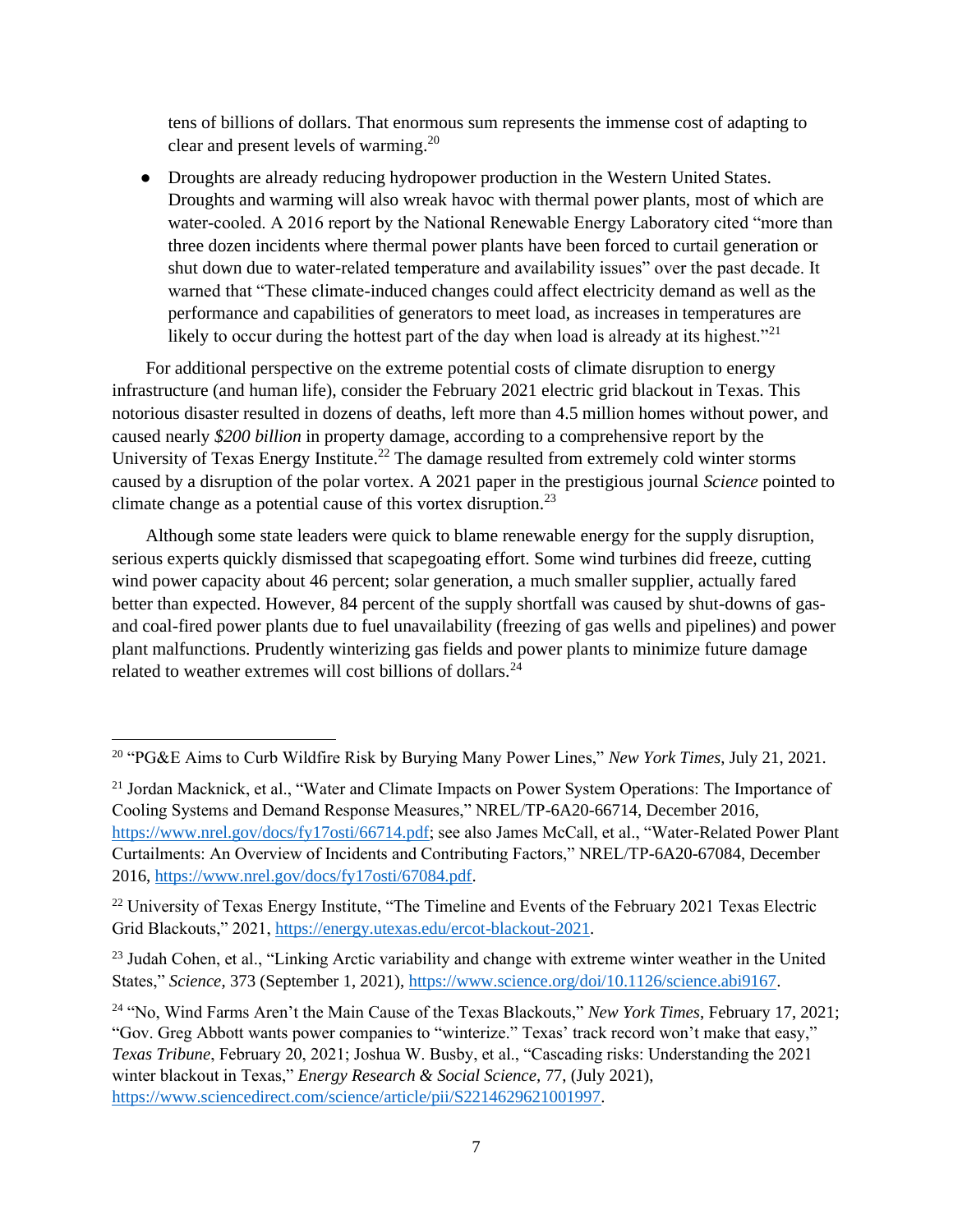## **What it will take to decarbonize America's economy**

The United States can ill afford more stranded fossil fuel investments, or worse yet, locking itself into further expansion of climate-disrupting energy. Such a course would only aggravate both climate and financial shocks to our country. That specter prompted the U.S. Treasury-led Financial Stability Oversight Council to warn last year that "Climate change is an emerging threat to the financial stability of the United States."<sup>25</sup>

To limit warming to 1.5–2°C and avoid the worst climate scenarios, energy planners and farsighted leaders are focusing on reaching net-zero carbon emissions by 2050. Achieving that extremely ambitious goal will require immediate policy shifts and trillions of dollars of new private and public investment. In the words of the International Energy Agency, which produced a roadmap to that end, "This calls for nothing less than a complete transformation of how we produce, transport and consume energy. . . It requires immediate and massive deployment of all available clean and efficient technologies" as well as "widespread use of technologies that are not on the market yet."<sup>26</sup>

Such a transformation, which 69 percent of Americans embraced in a recent national poll, $^{27}$  will require all hands on deck. It will take much more than government spending on new infrastructure or fine tuning of industry regulations. It demands nothing less than a broad, systemic redirection of the entire economy, enlisting private resources and innovation in every sector.

One policy effective and efficient enough to drive that change at reasonable cost is an economywide fee levied on the carbon content of climate-polluting fossil fuels. At least since the days of Adam Smith, economists have understood the power of the price system to allocate resources and steer supply and demand. That's why an unprecedented number of economists—more than 3,600, including 28 Nobel laureates, 15 former chairs of the Council of Economic Advisers, and four former chairs of the Federal Reserve—agree that "a carbon tax offers the most cost-effective lever to reduce carbon emissions at the scale and speed that is necessary."<sup>28</sup> The IPCC, among many other institutions, agrees. Its Sixth Assessment Working Group II Report, released earlier this year, declares, "Pricing of greenhouse gasses, including carbon, is a crucial tool in any cost-effective climate change mitigation strategy, as it provides a mechanism for linking climate action to economic

<sup>&</sup>lt;sup>25</sup> Peter Erickson, et al., "Carbon lock-in from fossil fuel supply infrastructure," Stockholm Environment Institute, 2015, [https://www.jstor.org/stable/resrep02768;](https://www.jstor.org/stable/resrep02768) FSOC, *Report on Climate-Related Financial Risk, 2021*, [https://home.treasury.gov/system/files/261/FSOC-Climate-Report.pdf.](https://home.treasury.gov/system/files/261/FSOC-Climate-Report.pdf)

<sup>26</sup> IEA, *Net Zero by 2050: A Roadmap for the Global Energy Sector*, May 2021, [https://iea.blob.core.windows.net/assets/7ebafc81-74ed-412b-9c60-5cc32c8396e4/NetZeroby2050-](https://iea.blob.core.windows.net/assets/7ebafc81-74ed-412b-9c60-5cc32c8396e4/NetZeroby2050-ARoadmapfortheGlobalEnergySector-SummaryforPolicyMakers_CORR.pdf) [ARoadmapfortheGlobalEnergySector-SummaryforPolicyMakers\\_CORR.pdf.](https://iea.blob.core.windows.net/assets/7ebafc81-74ed-412b-9c60-5cc32c8396e4/NetZeroby2050-ARoadmapfortheGlobalEnergySector-SummaryforPolicyMakers_CORR.pdf) See also the findings of a group of Princeton researchers on "Net-Zero America: Potential Pathways, Infrastructure, and Impacts," December 2020, [https://netzeroamerica.princeton.edu.](https://netzeroamerica.princeton.edu/)

<sup>&</sup>lt;sup>27</sup> "Americans Largely Favor U.S. Taking Steps To Become Carbon Neutral by 2050," Pew Research Center, March 1, 2022, [https://www.pewresearch.org/science/2022/03/01/americans-largely-favor-u-s](https://www.pewresearch.org/science/2022/03/01/americans-largely-favor-u-s-taking-steps-to-become-carbon-neutral-by-2050/)[taking-steps-to-become-carbon-neutral-by-2050/.](https://www.pewresearch.org/science/2022/03/01/americans-largely-favor-u-s-taking-steps-to-become-carbon-neutral-by-2050/)

<sup>28</sup> "Economists' Statement on Carbon Dividends," [https://clcouncil.org/economists-statement/.](https://clcouncil.org/economists-statement/)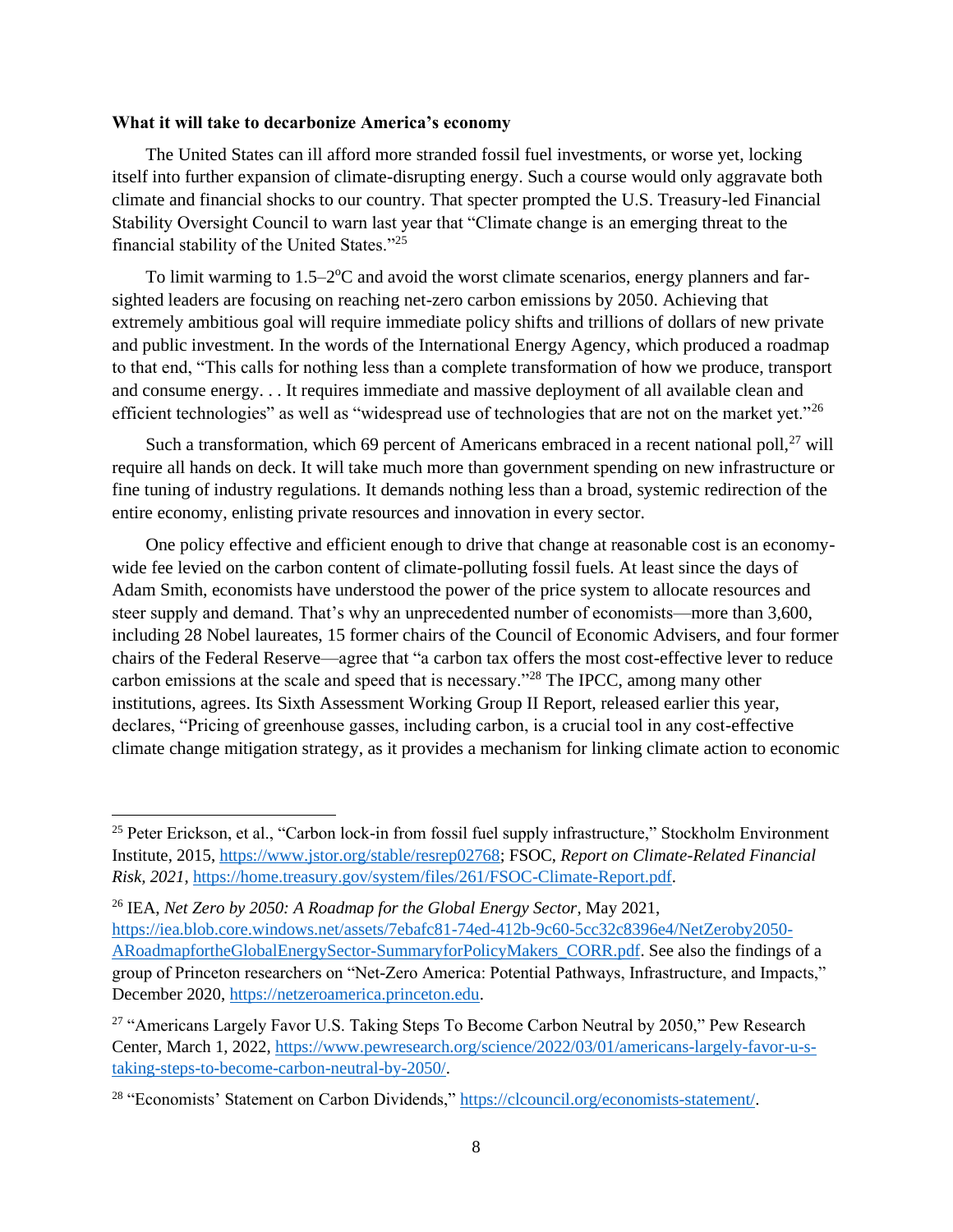development.<sup>"29</sup> Such pricing initiatives already exist in 45 countries, as well as several U.S. states. Major adopters of carbon pricing include the European Union, Great Britain, and Canada.<sup>30</sup>

This short testimony cannot do justice to the vast literature supporting this consensus support for carbon pricing. $31$  Instead, let us make a few brief points:

**Carbon pricing has proven effective**. A modest carbon tax imposed by Great Britain on the power sector in 2013 slashed emissions in that industry by a remarkable 55 percent in just five years.<sup>32</sup> A recent international study comparing 121 countries found that an increase in carbon prices of just \$10 per ton of carbon dioxide cut long-run per capita emissions by 4.6 percent.<sup>33</sup> An independent study of 142 countries estimated that a similar carbon price increase would cut the trajectory of emissions by nearly 3 percent annually, an effect that compounded "adds up to very large differences over a decadal timeframe."<sup>34</sup>

## US and Swedish greenhouse gas emissions

Greenhouse gas emissions have declined by about 25 percent in the past three decades in Sweden, which taxes carbon. In the U.S., which doesn't tax carbon, emissions are declining but were higher in 2016 than in 1990.



● **Carbon taxes may be the only standalone policy that can plausibly achieve President Biden's ambitious goal** of slashing U.S. greenhouse gas emissions 50 percent by 2030 (from a 2005 baseline). Modeling by Resources for the Future identifies several carbon fee bills

 $29$  IPCC report, op. cit., chapter 18.

<sup>&</sup>lt;sup>30</sup> World Bank, "Carbon Pricing Dashboard," [https://carbonpricingdashboard.worldbank.org/.](https://carbonpricingdashboard.worldbank.org/)

<sup>31</sup> A good one-stop source is Gilbert Metcalf, *Paying for Pollution: Why a Carbon Tax is Good for America* (New York: Oxford University Press, 2019).

<sup>&</sup>lt;sup>32</sup> Klaus Gugler, et al., "Effectiveness of climate policies: Carbon pricing vs. subsidizing renewables," *Journal of Environmental Economics and Management*, 106 (March 2021).

<sup>&</sup>lt;sup>33</sup> Emanuel Kohlscheen, et al., "Effects of Carbon Pricing and Other Climate Policies on CO2 Emissions," CESifo Working Paper 9347, October 2021, [https://www.cesifo.org/DocDL/cesifo1\\_wp9347.pdf.](https://www.cesifo.org/DocDL/cesifo1_wp9347.pdf)

<sup>34</sup> Rohan Best et al., "Carbon Pricing Efficacy: Cross-Country Evidence," *Environmental and Resource Economics*, 77 (2020), 69–94. [https://doi.org/10.1007/s10640-020-00436-x.](https://doi.org/10.1007/s10640-020-00436-x)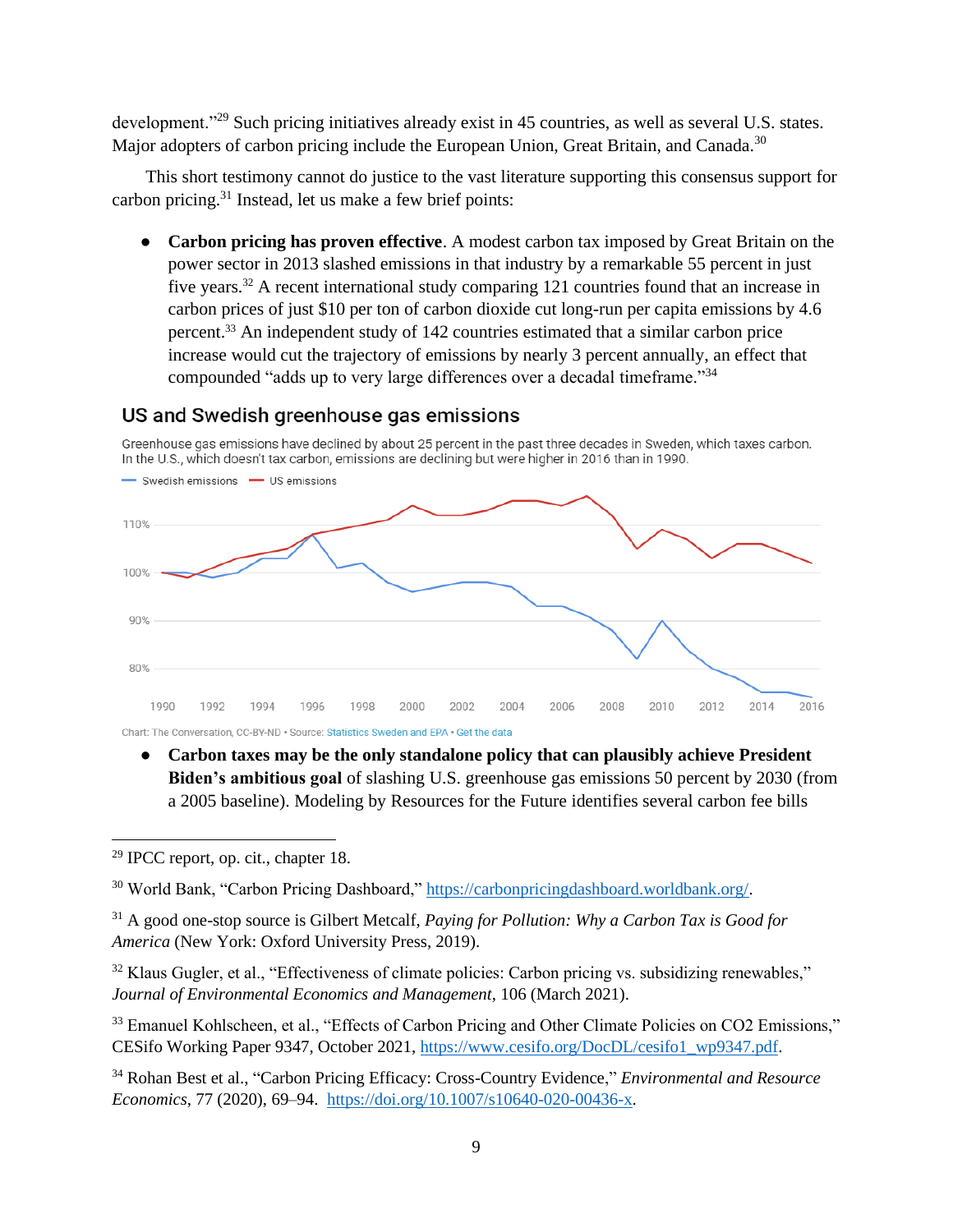pending in Congress that could meet this test. More modest carbon fees could also supplement other proposed climate policies to approach this goal.<sup>35</sup>

- **Carbon taxes spur innovation**. Of great relevance to the topic of this hearing, the overwhelming consensus of economists also supports the premise that a "consistently rising carbon price" will "encourage technological innovation" to lower the cost of transitioning to a low-carbon world. Glenn Hubbard, former chairman of the Council of Economic Advisors under President George W. Bush, observed, "business people don't innovate because it feels good; they innovate because there's a return to that innovation. If you want a return to that innovation  $\ldots$  you will need to put a price on carbon."<sup>36</sup> A survey of 35 large U.S. companies found that "among the nine policy tools listed in the survey, putting a price on carbon was by far the most important action that respondents think the U.S. government could take to advance low-carbon innovation."<sup>37</sup> A 2021 report by the National Academies of Sciences endorsed an economy-wide price on carbon to "unlock innovation in every corner of the economy and . . . encourage a cost effective route to net zero."<sup>38</sup>
- **Carbon taxes offer many co-benefits**. Greatest of all are the health benefits of reducing deadly particulates and toxic air emissions released by the burning of fossil fuels. A paper published last year in the Proceedings of the National Academy of Sciences estimated that Americans would value the longer lives associated with cleaner air resulting from a climate policy aimed at limiting warming to  $2^{\circ}C$  at roughly \$700 billion per year over the next two decades.<sup>39</sup> In addition, carbon pricing has had slightly positive effects on GDP and employment growth in the EU, without fueling inflation. One scholarly study predicts that a U.S. carbon tax aimed at reducing emissions by 35 percent would modestly boost labor income, consumption, output, and labor force participation, while stimulating adoption of

<sup>35</sup> Resources for the Future, "Carbon Pricing Calculator," [https://www.rff.org/publications/data](https://www.rff.org/publications/data-tools/carbon-pricing-calculator/)[tools/carbon-pricing-calculator/;](https://www.rff.org/publications/data-tools/carbon-pricing-calculator/) Rhodium Group, "Expanding the Reach of a Carbon Tax: Emissions Impacts of Pricing Combined with Additional Climate Actions," October 2020, [https://rhg.com/research/expanding-the-reach-of-a-carbon-tax/;](https://rhg.com/research/expanding-the-reach-of-a-carbon-tax/) Marc Hafstead, et al., "Emissions Projections under Alternative Climate Policy Proposals," RFF Issue Brief, September 16, 2021, [www.rff.org/publications/issue-briefs/emissions-projections-under-alternative-climate-policy-proposals/.](https://www.rff.org/publications/issue-briefs/emissions-projections-under-alternative-climate-policy-proposals/)

<sup>36</sup> "Hubbard Argues for a Carbon Tax," *Wall Street Journal Environmental Capital blog*, June 28, 2007.

<sup>&</sup>lt;sup>37</sup> Pew Center on Global Climate Change, "A Survey of Company Perspectives on Low Carbon Business Innovation 3," 2011, [https://www.nap.edu/download/25932.](https://www.nap.edu/download/25932)

<sup>38</sup> National Academies of Sciences, Engineering and Medicine, *Accelerating Decarbonization of the U.S. Energy System*, 2021, [https://www.nap.edu/download/25932.](https://www.nap.edu/download/25932)

<sup>&</sup>lt;sup>39</sup> Drew Shindell, et al., "Temporal and spatial distribution of health, labor, and crop benefits of climate change mitigation in the United States," *PNAS*, November 1, 2021,

[https://www.pnas.org/doi/10.1073/pnas.2104061118;](https://www.pnas.org/doi/10.1073/pnas.2104061118) "Clean energy could save American lives to tune of \$700 billion per year," Yale Climate Connections, November 1, 2021,

[https://yaleclimateconnections.org/2021/11/clean-energy-could-save-american-lives-to-tune-of-700-billion-per-year](https://yaleclimateconnections.org/2021/11/clean-energy-could-save-american-lives-to-tune-of-700-billion-per-year/)[/](https://yaleclimateconnections.org/2021/11/clean-energy-could-save-american-lives-to-tune-of-700-billion-per-year/)